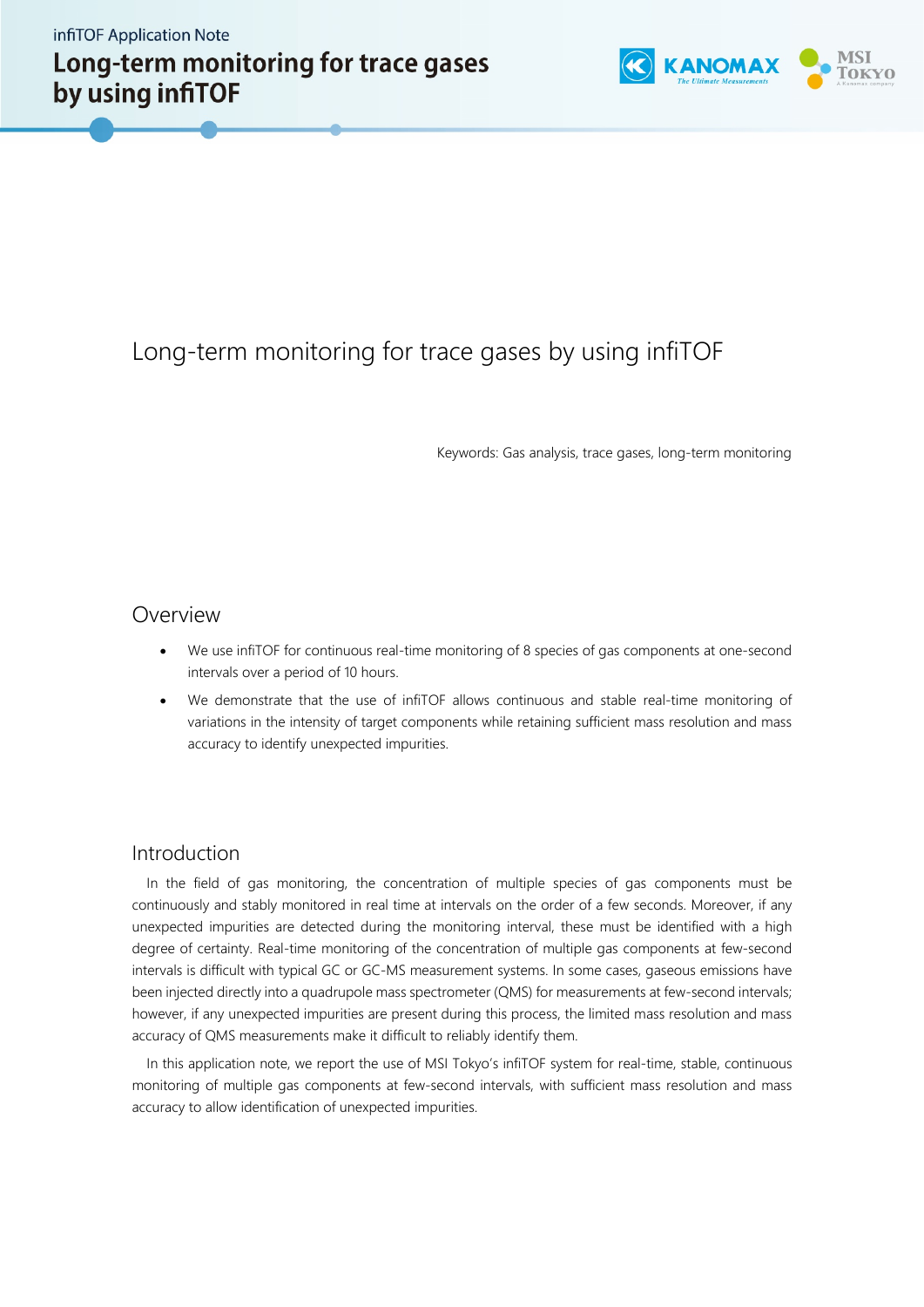# Experimental conditions

Standard gases (10 ppm each of  $CH_4$ , N<sub>2</sub>, CO, O<sub>2</sub>, Ar, Kr, and Xe in a He base) were connected to the inlet of a mass-flow controller. The infiTOF ion source was connected directly to the outlet of the mass-flow controller, and the flow rate was set to 2 cc/min. The infiTOF was set to high-resolution mode (40 cycles) and the intensity of a total of 8 gas components including the 7 standard gases listed above plus  $H_2O$ —was continuously monitored at 1-second intervals for 10 hours. (Detailed experimental conditions are listed in Table 1.)

When making measurements continuously over long time intervals, the intensity and position of peaks in mass spectra are affected by temperature variations in the vicinity of the instrument. In this measurement, we monitored the peak intensities and positions as the experiment proceeded, using Ar ions as reference ions. We used the results of these measurements to correct the spectra of the other gas components.

# Results and discussion

Figure 1 shows mass spectra for  $CH_4$ , H<sub>2</sub>O, N<sub>2</sub>, CO, O<sub>2</sub>, Ar, Kr, and Xe as measured by the infiTOF in high-resolution mode. Figures 2(a-g) are enlarged views of the peaks in Figure 1.

Note that, in this measurement, we did not use a column or other means to separate CO from N<sub>2</sub>. Instead, the mass resolution of the infiTOF alone suffices to achieve the complete separation of peaks—all the way out to the tails of the peaks—like those in Figure 2(c). In high-resolution mode, we achieved a resolution on the order of 10,000.

| Ite <sub>m</sub>      | Description                                                                             |  |
|-----------------------|-----------------------------------------------------------------------------------------|--|
| Instrument            | infitor (MS-UHV-Pro)                                                                    |  |
| Gases used            | $CH_{4}$ , N <sub>2</sub> , CO, O <sub>2</sub> , Ar, Kr, Xe (10 ppm each in<br>He base) |  |
| Carrier gas flow rate | $2$ [cc/min]                                                                            |  |
| EI ionization energy  | 20 [eV]                                                                                 |  |
| infiTOF cycles        | 40 cycles                                                                               |  |

Table. 1 Experimental conditions for long-time measurements





#### Fig. 1 Mass spectra of CH<sub>4</sub>, H<sub>2</sub>O, N<sub>2</sub>, CO, O<sub>2</sub>, Ar, Kr, Xe



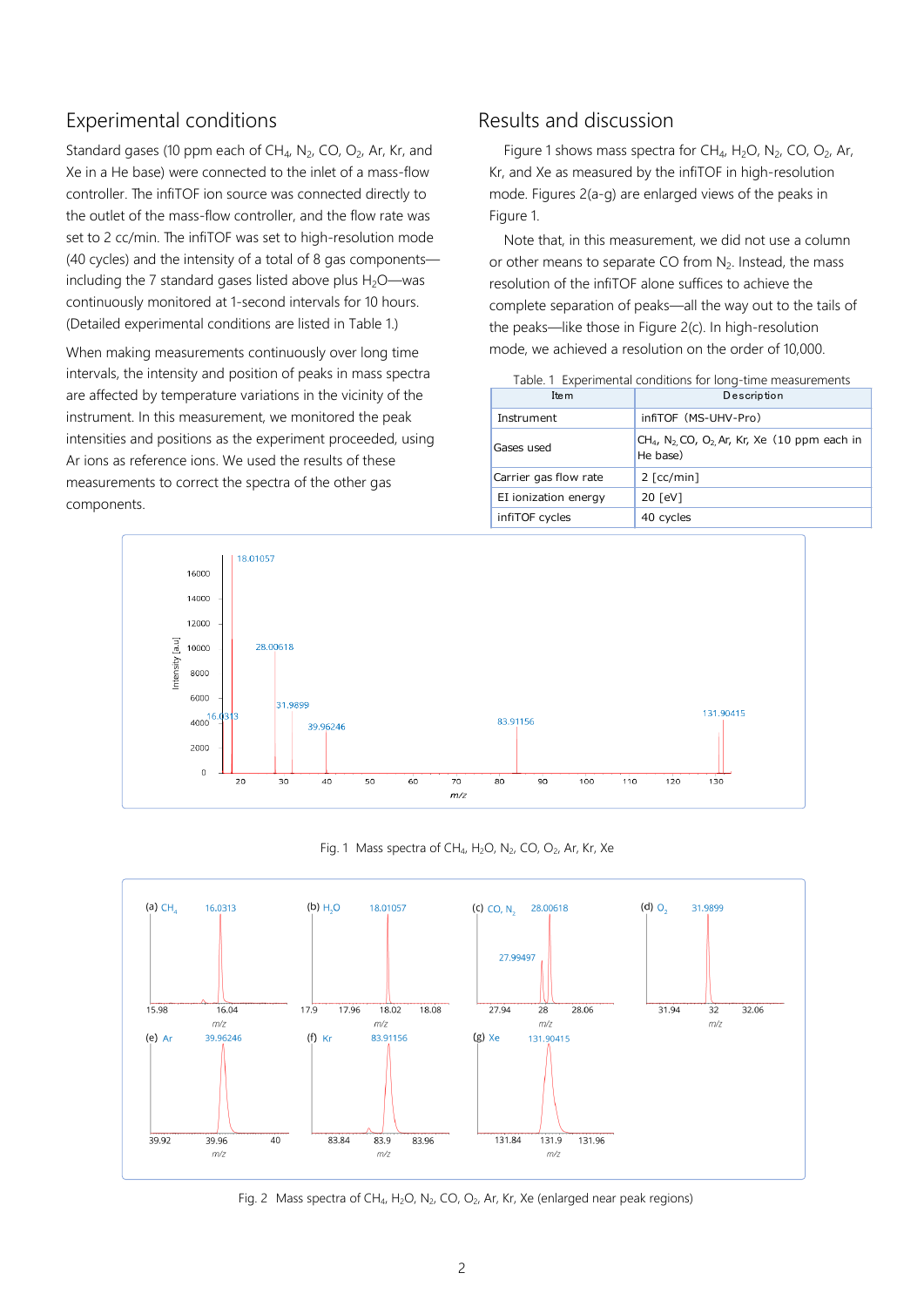Table 2 shows the results of calibrations applied to the mass spectra in Figure 1 with  $CH<sub>4</sub>$  and Xe used as calibrants; the table lists the theoretically predicted values, the values computed from the measured data, and the difference between the two. For all components, the mass value we obtained differs from the theoretical value by 5 ppm or less, demonstrating that this measurement technique offers sufficient mass accuracy to reliably measure the target components.

| Targets          | Theoretical<br>value | Experimental<br>value | Error<br>[u] | Error<br>[ppm] |  |
|------------------|----------------------|-----------------------|--------------|----------------|--|
| CH <sub>4</sub>  | 16.03130             | Calibrant             |              |                |  |
| H <sub>2</sub> O | 18.01057             | 18.01057              | $\Omega$     | 0.0            |  |
| CO               | 27.99492             | 27.99497              | 0.00005      | 1.8            |  |
| N <sub>2</sub>   | 28.00615             | 28.00618              | 0.00003      | 1.1            |  |
| O <sub>2</sub>   | 31.98984             | 31.98990              | 0.00006      | 1.9            |  |
| Ar               | 39.96238             | 39.96246              | 0.00008      | 2.0            |  |
| Kr               | 83.91151             | 83.91156              | 0.00005      | 0.6            |  |
| Xe               | 131.90415            | Calibrant             |              |                |  |

|  |  |  | Table, 2 Calibration results |  |
|--|--|--|------------------------------|--|
|--|--|--|------------------------------|--|

Figure 3 shows chromatograms for the gas components targeted by the measurements. (Values on the vertical axis are normalized by the intensity of Ar.) With the exception of H2O, none of the standard gas components targeted by the measurements exhibited marked variation during the course of a 10-hour continuous measurement. Indeed, the change in relative intensity never exceeded 1% per hour.

The figure shows that the H<sub>2</sub>O concentration exhibited a slight variation. Because  $H<sub>2</sub>O$  was not inserted into the ion source as a sample, this indicates that the experiment was monitoring residual quantities of  $H_2O$  present in the vacuum chamber or the guiding pipes. These results indicate that the residual H<sub>2</sub>O concentration gradually decreased over the duration of the measurement.

Thus, the high-resolution mode of the infiTOF allows complete separation of peaks corresponding to separate components. Using reference ions, it is possible to achieve stable continuous monitoring of peak intensities and positions for multiple gas components.



Fig. 3 Mass chromatogram of CH<sub>4</sub>, H<sub>2</sub>O, N<sub>2</sub>, CO, O<sub>2</sub>, Ar, Kr, Xe